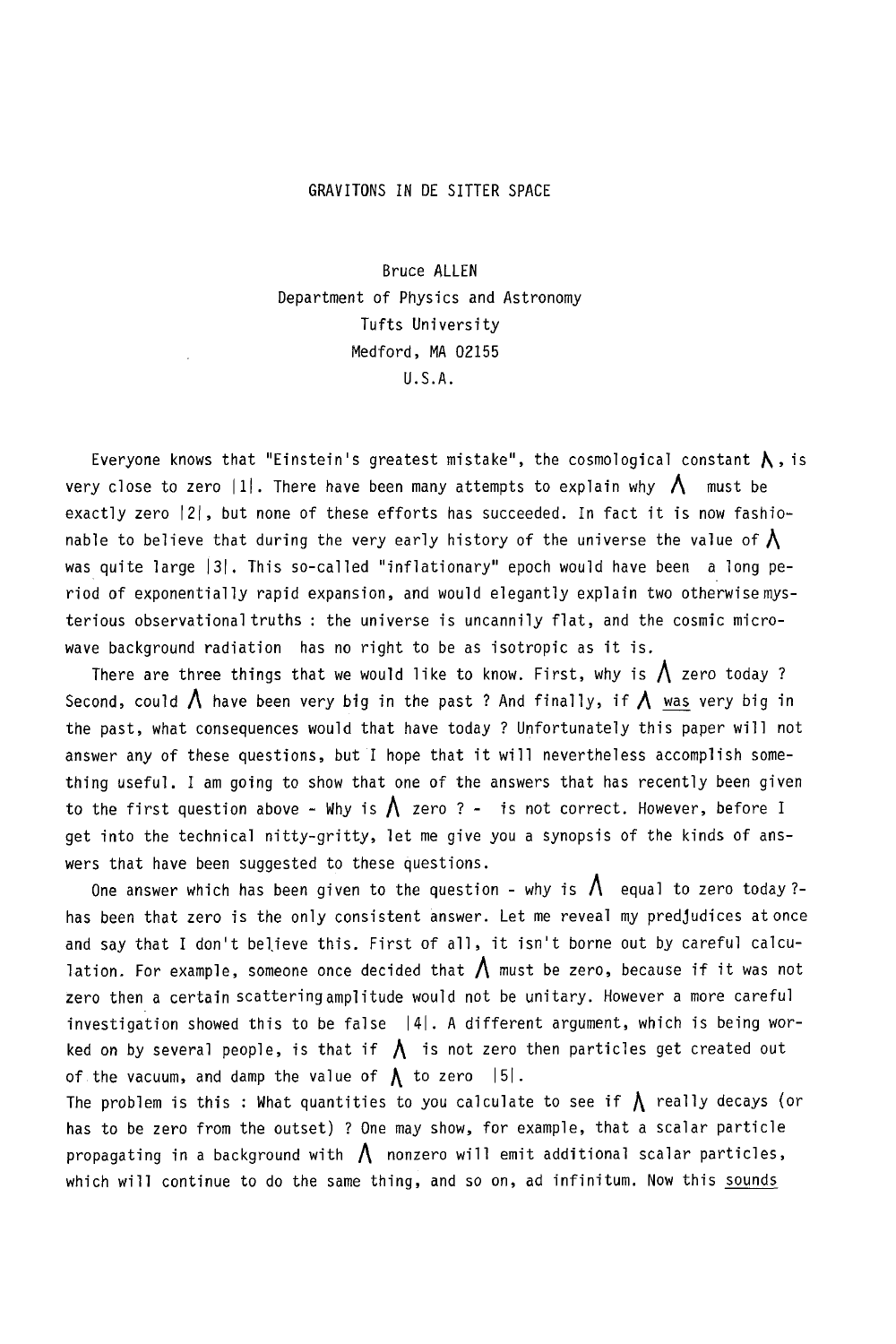unstable. However if you calculate the energy-momentum tensor of this process, you find that it only shifts the value of  $\Lambda$  a little bit  $|6|$ .

Another example : you can calculate the corrections to the stress-tensor due to the Plank-scale quantum fluctuations of the vacuum. Indeed, these corrections shift the value of  $\bigwedge$  , and one can study the semi-classical back-reaction to find out what effect this has on the metric tensor. Do this, and you find that the metric is greatly altered. It sounds like a tremendous physical instability until you realize that the identical argument implies that flat space with  $\Lambda$  = 0 can't be stable either  $! |7|$ . So here it is clear that something is wrong with the argument itself, since locally our spacetime is very flat, and shows no signs of decaying away beneath our feet !

One of the basic problems with these arguments is that the natural ground state (or vacuum state) for de Sitter space is time-reversal symmetric  $|8|$ . In this socalled Gibbons-Hawking vacuum state, it is impossible for particle creation to occur, because if the number of particles were increasing, that would break time-reversal symmetry.

If it could really be established that  $\Lambda$  = 0 was the only consistent value, I don't think that it would be a good thing . The cosmological constant is a measure of the local energy density of the empty vacuum state. If it was truly zero then there would be no way to generate cosmological inflation, which would be very unfortunate. (This is another reason why I am inclined to believe that there is nothing which is inconsistent about  $\,\mathsf\Lambda\,$  nonzero). Because  $\,\mathsf\Lambda\,$  is simply a measure of the vacuum  $\,$  or latent energy, it can change during phase transitions, and it seems certain that if symmetry in gauge theories is restored at high temperatures then such phase transitions must have taken place, as our universe cooled and expanded |9|. So it seems quite possible that  $\bigwedge$  was nonzero in the past-and this leads to our final question above.

What kinds of effects would be associated with a large positive  $\bigwedge$  ? Well, first there would be classical "gravitational" effects. Separated particles, freely falling, would accelerate away from one another. At a certain distance the recessional velocity would become unity, and there would be a cosmological particle horizon  $|10|$ . A given observer could not see farther than this distance. In addition to these classical effects there would be quantum effects. The best known of these is the Gibbons-Hawking effect -a freely falling observer would see a thermal spectrum at temperature  $\left($ Ia $\pi^{\mathcal{X}}\right)$ <sup>'Ia</sup>  $\wedge$ <sup>Ila</sup> radiating from the imaginary surface which we have just described-.<br>the observer's particle horizon |8|. There are probably other interesting effects too, but we don't know what they are yet. The subject of quantum field theory in de Sitter space is still in its infancy. In fact the only real results are that we know how to construct the Fock space of states, and how to find the correlation functions for spin 0,  $\frac{1}{2}$  and 1 | 11|. We also know a little bit about interacting fields in de Sitter space  $|12|$ .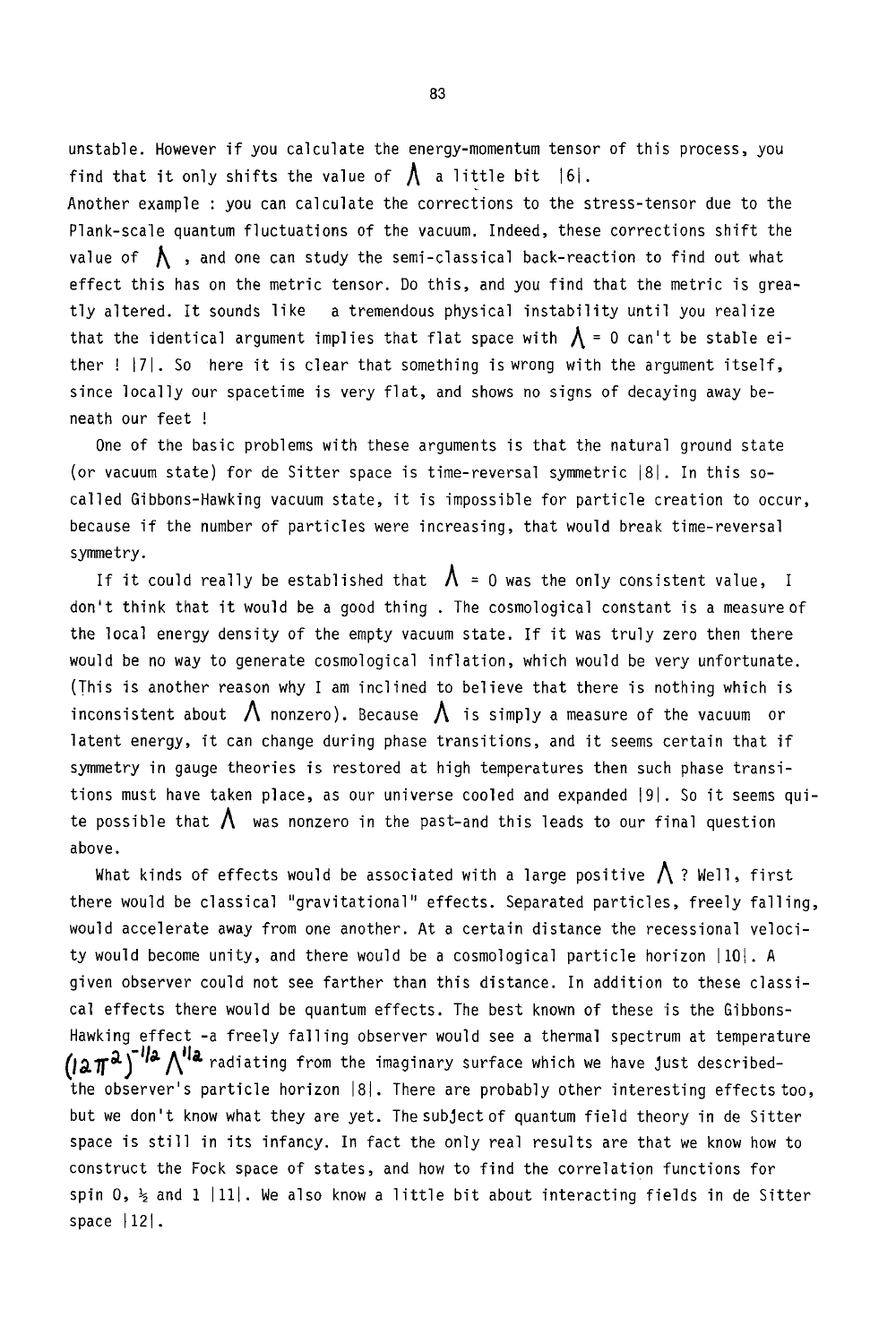Now let me tell you the idea which I intend to spend the rest of this talk trying to destroy. The idea was to show that  $\Lambda$  must be zero because of properties of gravitons when  $\bigwedge$  is nonzero. If we were trying to prove that  $\bigwedge$  = 0, then, in the absence of any exact symmetry or invariance which would force  $\bm{\Lambda}$  to vanish, this would be the next best thing. The reason is this :  $\bigwedge$  is only observable through relativity, because it represents an otherwise completely arbitrary zero-point for measuring the energy-density of space-time. Were it not for general relativity, or gravity, then any background energy density would be completely unobservable, and it could be set to zero with the stroke of a pen. However in the presence of gravity, the vacuum energy density  $\bigwedge$  does become observable, for example through the classical effects described above. It would therefore be nice if the only thing (gravity) that enables us to observe  $\bigwedge$  in the first place would also carry with it some quantization consistency condition that would force  $\Lambda$  to be zero. This would be an elegant solution to our problem : if gravity, the only force that allows us to observe  $\bigwedge$  , demands that  $\Lambda$  vanish for reasons of consistency.

An argument of this type has recently been made by Antoniadis, lliopoulos and Tomaras J13J. They claim that if one quantizes gravitational fluctuations in the presence of a background energy density  $\bm{\Lambda}$  , then the resulting theory shows a particular kind of inconsistency called an "infra-red divergence". Now these words can refer to any one of several different problems. For example saying that QED has infra-red divergences generally refers to the fact that external lines in Feynman diagrams emit an infinite number of low-frequency photons  $|14|$ . However this is not a real problem because the energy carried away by this process is not infinite. Similarly, in the theory of massless scalar electro-dynamics, the effective action has an infra-red divergence, and a mass-scale must therefore be introduced into the theory. The gauge fields thus aquire a mass, and the gauge symmetry is broken  $|15|$ .

In the recent work by Antoniadis, lliopoulos and Tomaras Ii3j, it was claimed that, because of an infra-red divergence, the two-point function of gravitational fluctuations was infinite (regardless of the separation of the two points). They argued that this infinity caused certain tree-level scattering amplitudes to be infinite, and thus rendered the theory of quantum gravity inconsistent unless  $\bm{\Lambda}$  equaled zero.

What I am going to do in this talk is quite straightforward. First, I am going to talk about the graviton propagator, and explain why it is not, in and of itself, a physical object. In fact it depends upon the choice of gauge (by which, as I will shortly explain, I mean the choice of a gauge-fixing term). What this means in practice is that physical quantities (for example scattering amplitudes, or the expectation value of the curvature tensor) depend only upon certain components of the propagator. This dependence is Just subtle enough so that the different graviton propagators, arising from different choices of gauge, give exactly the same physical result.

The next thing that I will do is to show that it is indeed true that for certain choices of gauge, the graviton propagator is indeed infinite, exactly as claimed by Antoniadis et al. However I am then going to show that there are other choices ofgau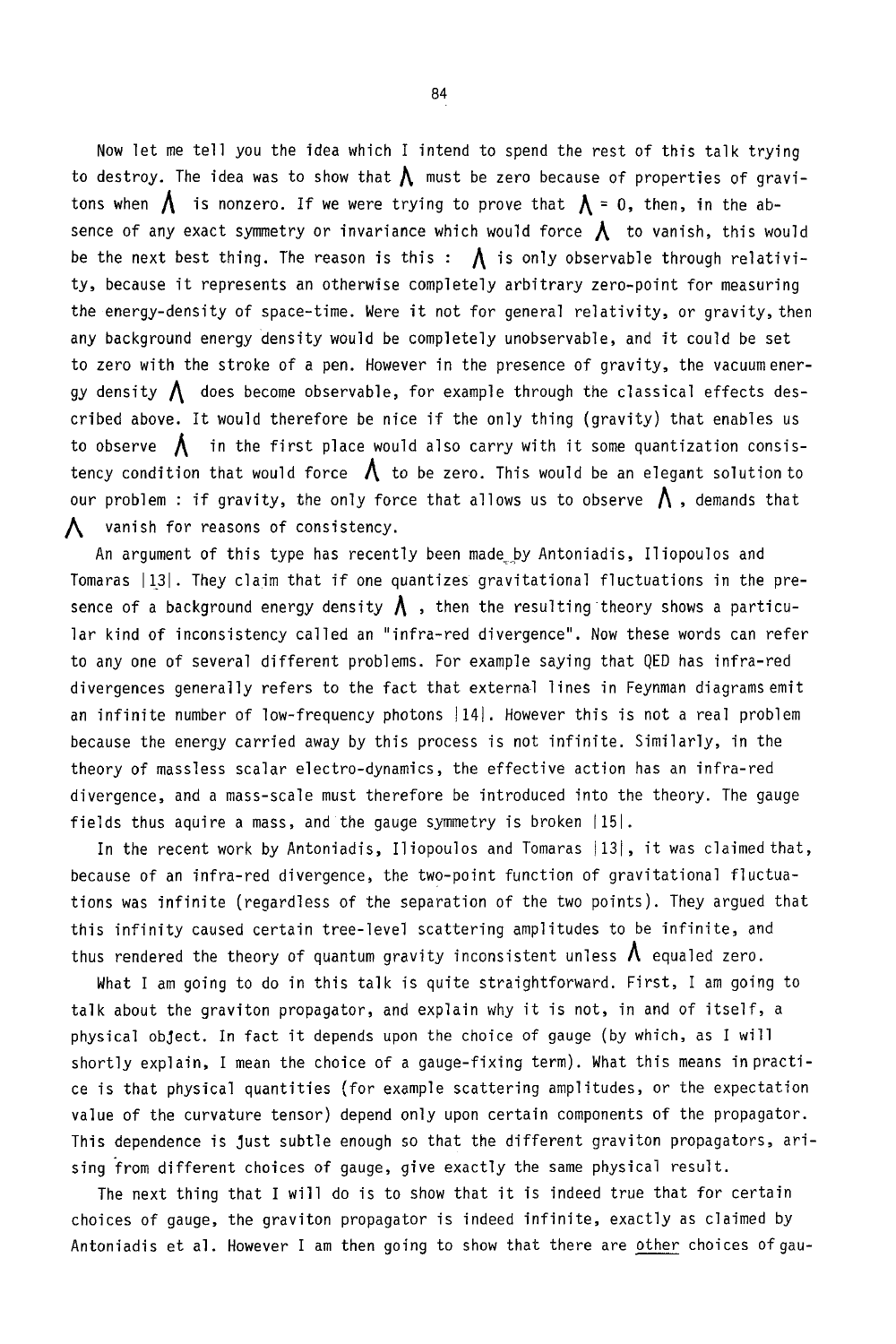ge for which the propagator is completely finite ! Then I will explain why this is so. The point will be that the gauge-fixing terms of Antoniadis et al. do not completely fix the gauge because they still allow a finite number of gauge transformations. It is for this reason that the propagator that they find is infinite. But this infinity is not a real physical divergence ; it is an artifact of how the gauge-fixing was done. For a better choice of gauge, the propagator is completely finite ! To make this point absolutely clear, I will then show that if one calculates scattering amplitudes in the Antoniadis et al. gauge, one still obtains a perfectly finite result, in spite of the fact that the graviton propagator is infinite. The reason for this is that the graviton propagator in their gauge is the sum of an infinite (unphysical gauge-artifact) term and a finite part. The infinite term does not contribute to the scattering amplitude of any interaction whose stress-tensor is conserved, and thus physical scattering amplitudes remain completely finite, contradicting the claims of Antoniadis et al. Although I will not show it here, this cancellation takes place at higher orders as well. The point is that for good choices of gauge, the Fadeev-Popov ghosts are wellbehaved ; for a bad choice of gauge they introduce additional infra-red divergences in Just the right way to cancel those arising from the gravitons.

So the real point of all this technical investigation is that, at least so far, there doesn't seem to be any intrinsic problem with  $\bigwedge$   $\neq$  0. Of course it's entirely possible that something else will turn up in the future that will render de Sitter space inconsistent ; as things stand at the moment, it seems that we have to keep on thinking about it.

## I. Gauge-Fixing Terms and the Choice of Gauge.

This is a straightforward subject, but one that a great many people seem to be unclear about. The source of most of the trouble is confusion about the relationship between the classical process called "choice of gauge" and its analogue in quantum field theory, which is called "choice of a gauge-fixing term" in the action. Let us begin by considering these two ideas, and the connections between them.

Suppose that  $h_{ab}$  is a small perturbation of some background metric  $g_{ab}$ . Then there is a whole class of metric perturbations h<sub>ab</sub> that represent exactly the same physical perturbation. This is because under the infinitesimal coordinate transformation  $X^1 \rightarrow X^1 + V^1$  the metric perturbation transforms into  $h_{ab} + \vec{V}_{(a}V_{b)}$ . Since coordinate transformation does not cause any changes to physically observable quantities, we can conclude that the perturbations h<sub>ab</sub> and h<sub>ab</sub>  ${}+\mathbf{\nabla}_{\ell}$ , are gauge-equivalent. Any physical quantity, for example the perturbation of the curvature induced by h<sub>ab</sub> +  $V_{(\alpha}V_{\beta\lambda)}$ , will not depend upon  $V_b$  |16|.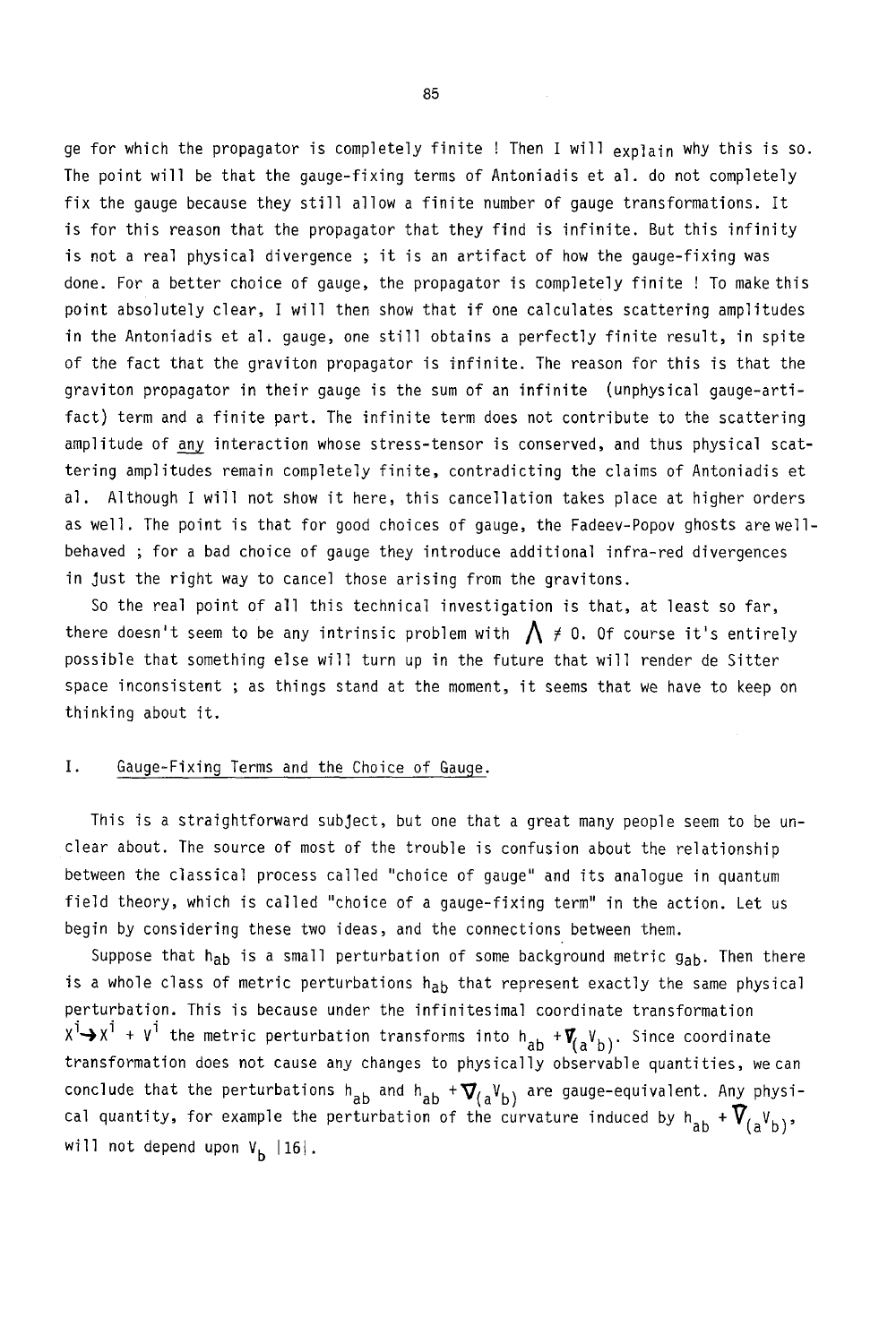For this reason, in classical perturbation and stability theory, it is very common to "impose gauge conditions". The metric perturbations obviously lie in equivalence classes ; two perturbations will be deemed equivalent iff they differ by  $\bm{\nabla}_{(a}\bm{V_{b}})$  for some vector V<sub>b</sub>. "Imposing gauge conditions" is a way to pick out one particular member from each equivalence class. For example one can impose the following conditions on h<sub>ab</sub>,

$$
\nabla^{a} h_{ab} = 0 \t(transverse),
$$
  
\n
$$
h_{a}^{a} = 0 \t(traceless),
$$
  
\n
$$
t^{a} h_{ab} = 0 \t(synchronous),
$$
\n(1.1)

to restrict the gauge freedom. Here  $t^a$  is some arbitrary vector field (usually choosen to be timelike). These are not the only conditions that one could impose ; there are clearly an infinite number of other possibilities.

Now what about the quantum field theory of gravitational perturbations ? Well the action is a scalar and it is thus invariant under coordinate transformations, so the perturbations h<sub>ab</sub> and h<sub>ab</sub> + $\bf{\nabla}_{(a}{}^V{}_{b)}$  have exactly the same action ; they are gauge equivalent. In this situation the standard thing to do is to add to the action an arbitrarily choosen term which is not invariant under the above transformation. This arbitrarily choosen gauge-fixing term breaks the gauge invariance. For example it could be,

$$
S_{gauge} = \int [\alpha (\nabla^{a} h_{ab})^{2} + \beta (h_{a}^{a})^{2} + \gamma (t^{a} h_{ab})^{2}] d(Vol), \qquad (1.2)
$$

where at least one of the positive constants  $(\alpha, \beta, \gamma')$  was nonzero. Now of course we have made a very arbitrary choice here ; the Fadeev-Popov procedure allows us to compensate for this choice in Just such a way that the scattering amplitudes are ultimately independent of it.

Now suppose that we have determined the euclidean propagator, which we could write for example as the path integral  $|17|$ 

$$
G_{abc'd'}(X,X') = \int d[h_{ab}]h_{ab}(X)h_{c'd'}(X')exp(-S[h_{ab}] - S_{gauge}[h_{ab}]).
$$
 (1.3)

This propagator obviously depends upon the gauge-fixing parameters  $d, \beta$  and  $\gamma$  . Now suppose that we considered the divergence  $\bm{\nabla}^{\bm{\alpha}}$  G<sub>abc'd</sub>, as a function of  $\bm{\alpha'}$ ,  $\bm{\beta}$  and  $\bm{\gamma}$  . In general it would not vanish. However if  $\prec$  was taken to infinity, then it would vanish. The reason is that if  $\alpha$  is very large then the field configurations in the action which don't have  $\boldsymbol{\nabla}_{a}$  h<sup>ab</sup> = 0 are exponentially suppressed by the gauge-fixing term. In the limit  $\triangle \rightarrow \infty$  such configurations would make no contribution to the propagator. Similarly, if  $\alpha$ ,  $\beta$  and  $\gamma'$  were simultaneously taken to infinity, then the propagator would satisfy the "classical gauge conditions" (1.1) in that  $\bm{\nabla}^{\bm{a}}\bm{\mathsf{G}}_{\bm{a} \bm{b} \bm{c} + \bm{d} + \bm{s}}$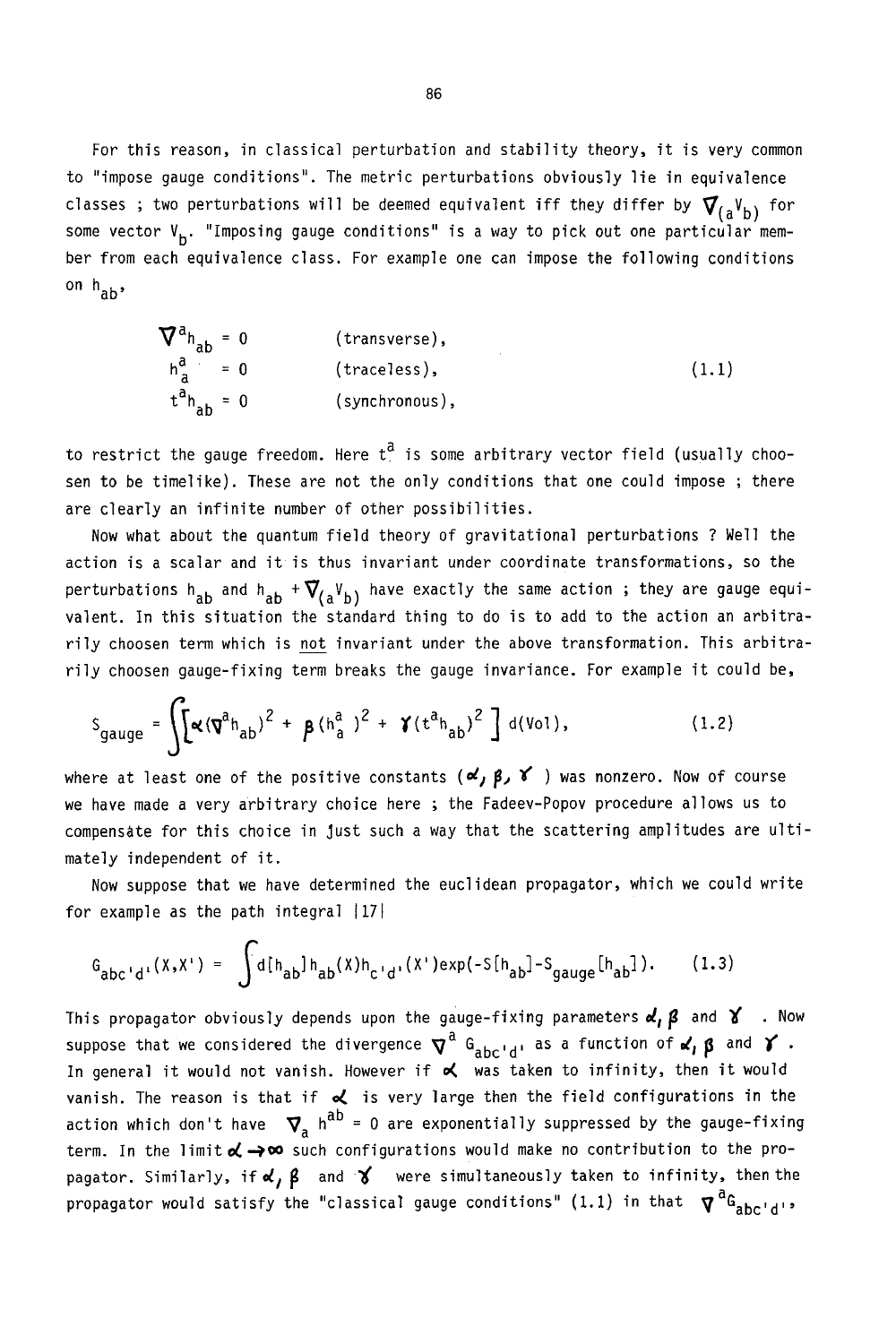$G_{\text{actual}}^{\text{a}}$ , and  $t^{\text{a}}G_{\text{shell}}$ , would all vanish. So we can see that the classical gauge conditions are obtained in quantum theory by singular choices of gauge. This is analogous to the situation in QED. There, if we wanted to have a transverse propagator satisfying  $\sum_{n=1}^{\infty}$  <A<sup>a</sup>A<sup>b'</sup>> = 0 we would need to choose Landau gauge ; ie use a gauge-fixing term  $\lambda(\vec{\nabla}_{\mu}A^{\mu})^2$  in the action and take the limit  $\lambda\rightarrow\infty$ .

Now what gauge was used by Antoniadis et al. | 13| ? In fact there were two possibilities that they considered. The first one was equivalent to the three conditions given before (1.1) where  $t^{\tilde{a}}$  is a vector field orthogonal to a family of flat spatial surfacer which are the standard k = 0 foliation of de Sitter space. In this choice of gauge the propagator for gravitons can be related to that of a pair of minimally coupled scalar fields in a simple manner. Indeed in this gauge (corresponding to taking  $\alpha, \beta$  and  $\gamma$  to infinity in (1.2)) the propagator is infinite. However it was not clear if the reason for this was because the three gauge-fixing parameters were becoming infinite, or if it was because the introduction of the vector field  $\mathsf{t}^\mathsf{d}$  into the action was breaking de Sitter invariance, or if it was because the gauge-conditions did not entirely determine the gauge. At that point in their work, Antoniadis et al, were not themselves certain if the infra-red divergence that they had discovered was a gauge artifact or not.

To resolve this uncertainty they then considered a second choice of gauge for which the gauge-fixing term was

$$
S_{gauge} = \frac{1 \text{Im}}{\text{d} \rightarrow \infty} \alpha \int \left[ \mathbf{\nabla}^a (h_{ab} - 1/4 g_{ab} h^c)^2 \right]^2 d(Vol). \tag{1.4}
$$

In this case they also found an infra-red divergence in the propagator. They then carried out a tree-level scattering-amplitude calculation, and found an infinite result. This, they claimed, was proof that the infra-red divergence that they had found for two different gauge choices was truly a physical effect and not merely a gauge artifact.

We are going to concentrate on the second choice of gauge-fixing term (1.4) and will reach very different conclusions than those of Antoniadis et al. We are going to consider gauge-fixing terms of the following form, with  $\mathbf{d} = 1/2$ ,

$$
S_{gauge} = \mathbf{K} \int [\mathbf{\nabla}^a (h_{ab} - \mathbf{\varepsilon} g_{ab} h^c_{c})]^2 d(v_{01})
$$
 (1.5)

for all values of the constant  $\epsilon$ . We are going to prove the following three statements :

1. The graviton propagator is finite if  $\,\,\epsilon\,\,$  does not equal one of the following "exceptional values"  $(1/4, 7/10, 5/6, ...)$ 

$$
\mathbf{\xi}_{\text{exceptional}} = (n^2 + 3n - 3) / (n^2 + 3n) \tag{1.6}
$$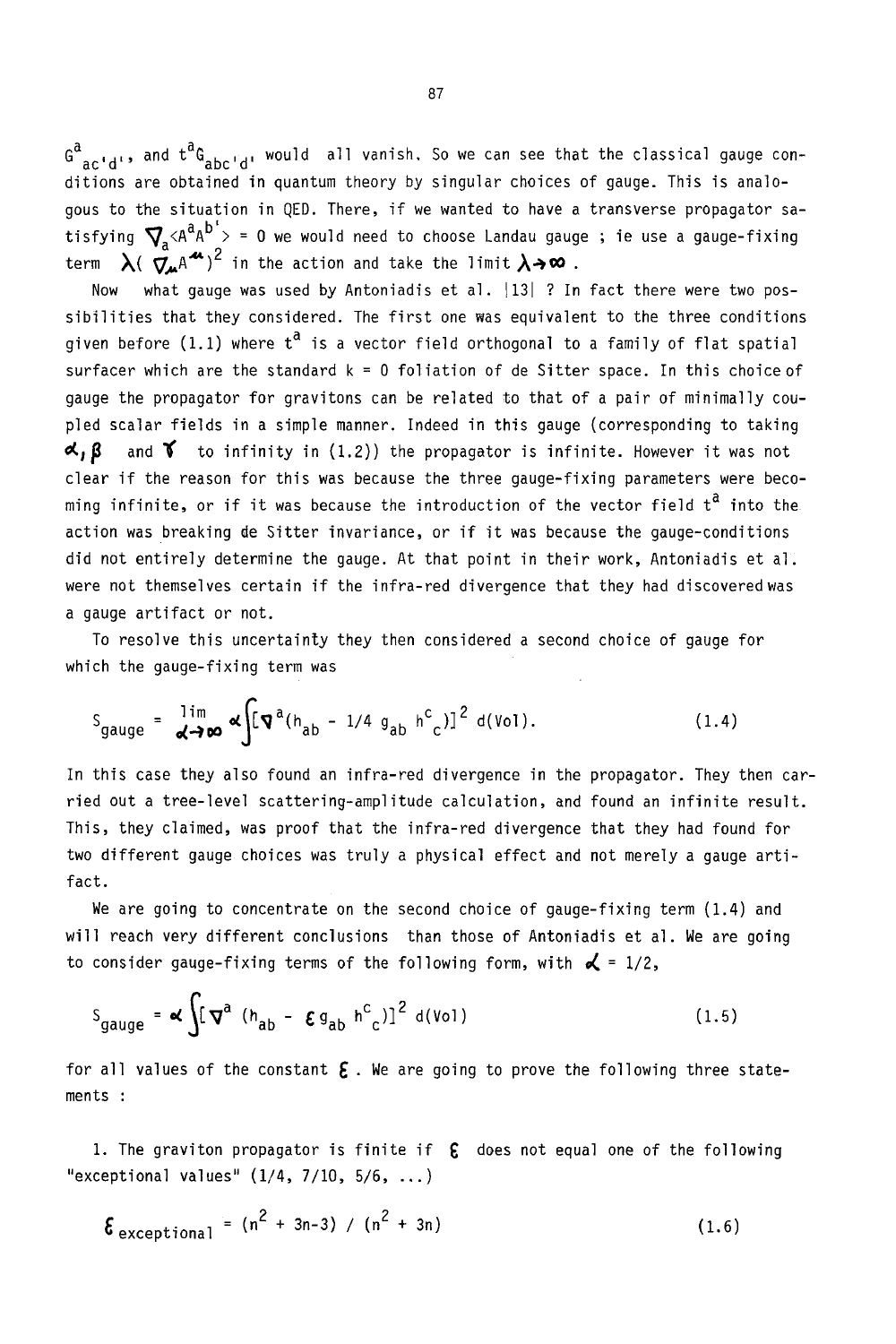for  $n = 1, 2, 3, \ldots$  If  $\epsilon$  has one of the exceptional values, then the propagator is infinite.

2. If  $\epsilon$  takes one of the exceptional values, then the propagator diverges because for that value of  $~\epsilon~$  the gauge-fixing term is not "sensitive" to a gauge transformation corresponding to a particular (finite set of) vector fields  $V^{\hat{a}}$ .

3. The scattering amplitude is finite and independent of the value of  $\boldsymbol{\xi}$ .

While the gauge fixing term that we consider has  $\alpha = 1/2$  and not  $\alpha \rightarrow \infty$  , our results apply equally well to the  $\alpha' = \infty$  gauge of Antoniadis et al. The reason why is because for the exceptional values of  $\epsilon$  the gauge-fixing-term fails to fix the gauge for any value of  $\triangleleft$  . In other words, when  $~\mathcal{E}~$  takes one of the exceptional values (regardless of  $\triangleleft$  ) then there exist certain perturbations h<sub>ab</sub> which are pure gauge  $h_{ab} = \nabla_{(a}V_{b)} \neq 0$  and such that Sgauge  $[\nabla_{(a}V_{b)}]$  vanishes. Thus our conclusion will be that Antoniadis et al. found an infra-red divergence only because they had the bad luck to choose an ineffective gauge-fixing term, and not because the graviton propagator in de Sitter space has any intrinsic physical infra-red divergence. For most choices of gauge the propagator would have been completely finite.

#### 2. How to find the Graviton Propagator.

The basic idea of this section is to find a form for the graviton propagator which will make it easy for us to see how it depends upon the choice of a gauge-fixing term. For this purpose it turns out to be very convenient to represent the propagator as a mode sum. Such mode sums are very familiar in the context of Lorentzian space-time calculations of (for example) the commutator and symmetric functions for a scalar field. Here we are doing something slightly less familiar - a Euclidean mode sum. The point is this : in the Hawking-Gibbons vacuum state, which is de Sitter invariant, the two-point function only depends upon the geodesic distance between the two-points. It is also an analytic function for spacelike-separated points. Therefore if we can find this function for spacelike separations, its analytic continuation to timelike separation will yield all information about the physically interesting function, which is the Lorentzian two-point function.

 $\ddot{\phantom{1}}$ 

Thus we will look for the two-point function only for spacelike separated points. One way to do this is to carry out the calculation on a Euclidean (++++) metric 4 sphere of radius a, whose scalar curvature R has the same constant value as the curvature of the physical Lorentzian de Sitter space  $R = 4\Lambda$ . On this four-sphere the distance between two points is always positive, so that spacelike separation is the only possibility. It can be easily shown 1181 that for such spacelike separation the two-point function on the sphere, considered Just as a function of geodesic distance,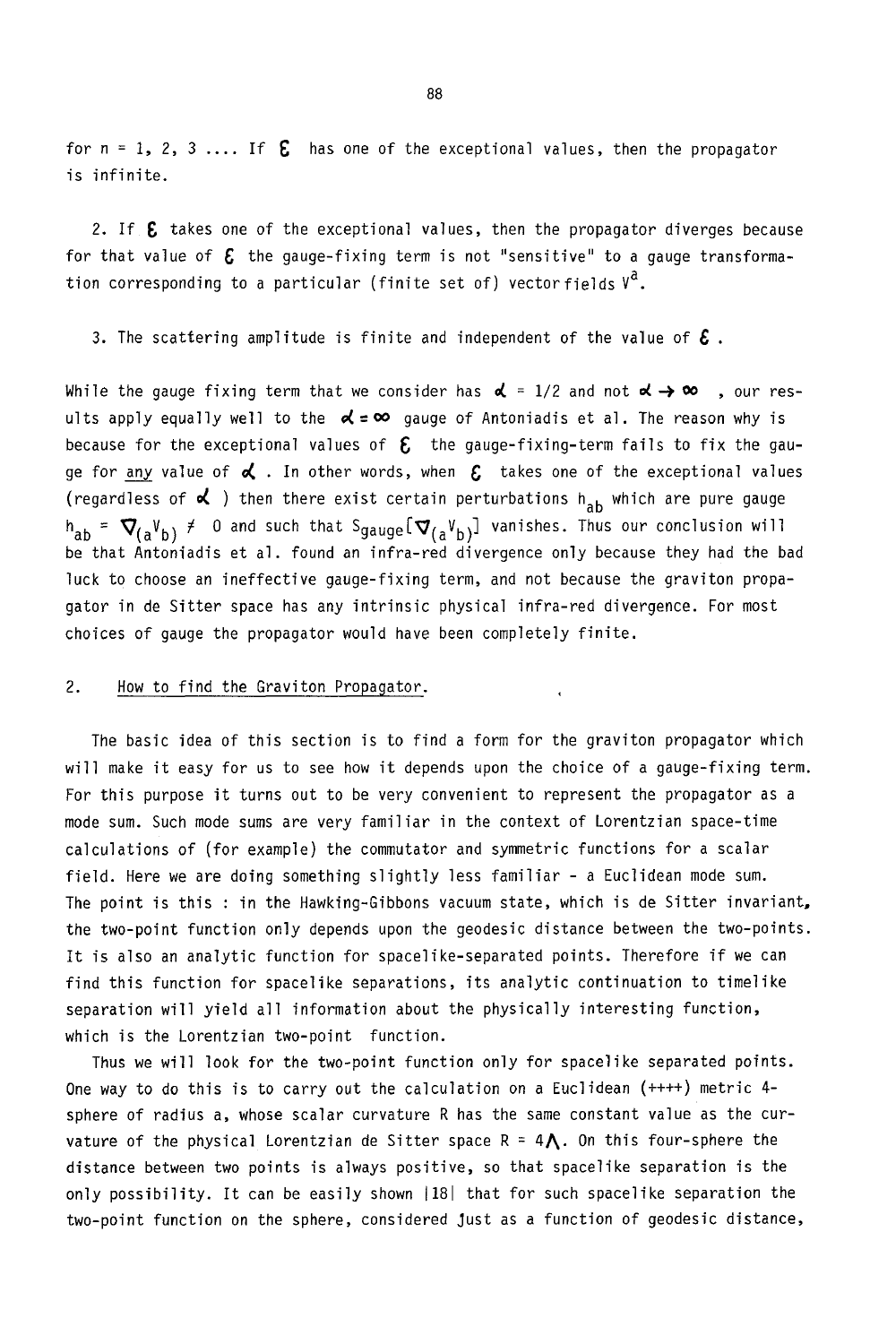is exactly the same as the Lorentzian two-point function for spatial separations. For that reason, from this moment on, we will perform all calculations on a foursphere of radius a and volume  $8\pi^2$  a<sup>4</sup>/3. The cosmological constant is then  $\Lambda$  = 3a<sup>-2</sup>.

To find the two-point function, we need to know the quadratic part of the gravitational action for a small metric fluctuation h<sub>ab</sub>. This has been calculated in many places  $|19|$ . When we add to it the gauge-fixing term previously given  $(1.5)$ , we find that the total gauged-fixed action is

$$
S + S_{gauge} = (64 \pi G)^{-1} \int h_{ab} w^{abcd} h_{cd} d(Vol).
$$
 (2.1)

Here the second-order differential operator W<sup>abcd</sup> is given by

$$
W_{abcd} = ([1-2\epsilon^{2}]g_{ab}g_{cd} - g_{c(a}g_{b)d}) \square + (2g_{c(a}g_{b)d} + g_{ab}g_{cd}) \frac{\Lambda}{3}
$$
  
+  $(2\epsilon - 1)(g_{ab} \nabla(c \nabla d) + g_{cd} \nabla(a \nabla b))$  (2.1)

where  $\epsilon$  is the gauge-fixing parameter. Now the propagator is defined by the differential equation

$$
W_{abcd} G^{cda'b'}(X,X') = \delta_{(a}^{a'} \delta_{b)}^{b'},
$$
 (2.3)

together with the boundary conditions that G<sup>aba'b'</sup> depend only upon the distance from X to X' (in the sense of  $|18|$ ) and that it only be singular if  $X = X^T$ .

This equation can be solved in many ways. One method that we have already exploited is to actually perform the path integral (1.3). This is done by choosing lO"coordinates" in the space of all metric perturbations  $h_{ab}$ , and then integrating all of them from  $\infty$  to  $\infty$  |20|. A simpler method will be followed here; it involves using an ansatz which is Justified by the previous method.

To use the simplest method, it is only necessary to have an orthogonal expansion of the delta function appearing on the right hand side of (2.3). This orthogonal expansion is

$$
\delta(a^{a^{i}}\delta_{b})^{b^{i}} = \sum_{\substack{n=0 \ n \neq 0}}^{8} h_{ab}^{n}(x)h_{n}^{a^{i}b^{i}}(x^{i}) + \sum_{n=1}^{8} v_{ab}^{n}(x)v_{n}^{a^{i}b^{i}}(x^{i}) + \sum_{n=2}^{8} w_{ab}^{n}(x)w_{n}^{a^{i}b^{i}}(x^{i}) + \sum_{n=2}^{8} \chi_{ab}^{n}(x)w_{n}^{a^{i}}(x^{i})
$$
\n(2.4)

Here the tensor fields  $h_n^{ab}$ ,  $V_n^{ab}$ ,  $w_n^{ab}$  and  $\chi_n^{ab}$  are all eigenfunctions of  $\Box$ , and they form a complete set for the representation of any symmetric rank-two tensor. What this means is that any such tensor,  $Q_{\mathsf{ah}}^{\phantom{\dag}},$  can be represented as a sum of the form

$$
Q_{ab} = \sum_{0}^{\infty} \alpha_n h_{ab}^n + \sum_{1}^{\infty} \beta_n v_{ab}^n + \sum_{2}^{\infty} \delta_n w_{ab}^n + \sum_{0}^{\infty} \delta_n \chi_{ab}^n
$$
 (2.5)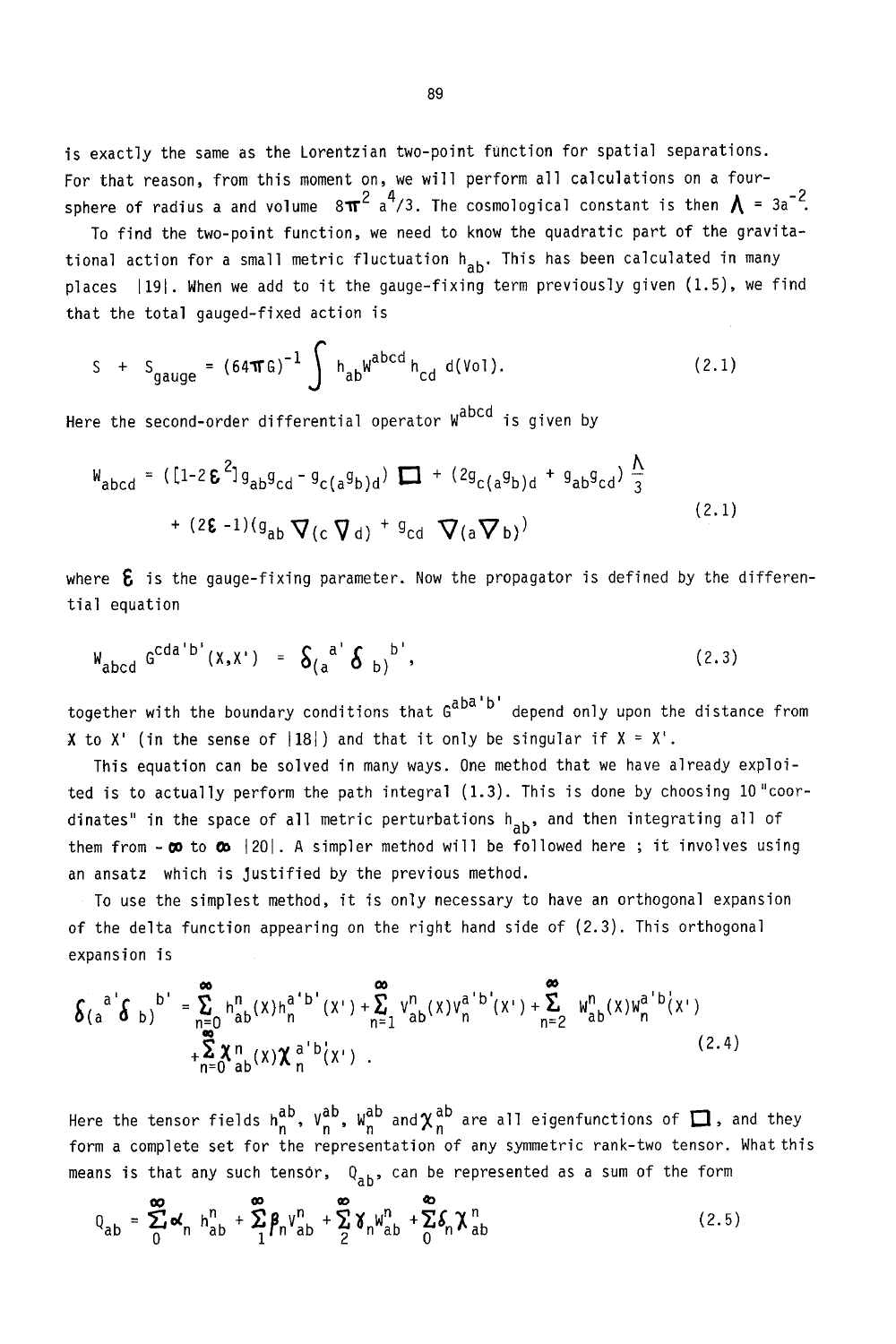for a unique set of constant coefficients  $\{\boldsymbol{\omega}_n,\boldsymbol{\beta}_n,\boldsymbol{\gamma}_n,\boldsymbol{\delta}_n\}.$ tions are appropriately normalized, so that If the eigenfunc-

$$
\mathcal{S}_{nm} = \int h_{ab}^{n}(x)h_{m}^{ab}(x) \, \mathrm{d}v = \dots = \int \chi_{ab}^{n}(x) \, \chi_{m}^{ab}(x) \, \mathrm{d}v ,
$$
\n
$$
0 = \int h_{ab}^{n}(x) \, v_{m}^{ab}(x) \, \mathrm{d}v = \dots = \int \psi_{ab}^{n}(x) \, \chi_{m}^{ab}(x) \, \mathrm{d}v , \tag{2.6}
$$

then it is easy to show from equations (2.5) and (2.6) that the delta function defined by (2.4) satisfies

$$
Q^{a^{\prime}b^{\prime}}(X^{\prime}) = \int Q^{ab}(x) \delta^{a^{\prime}}_{(a}(X,X^{\prime}) \delta^{b^{\prime}}_{b)}(X,X^{\prime}) dV_{\chi}
$$
 (2.7)

for any symmetric tensor  $Q_{ab}$ .

The nice thing about this method is that we don't have to explicitly construct any of the eigenfunctions  $h_n^{ab}, \ldots, \chi_n^{ab}$ . We will only need basic information about their eigenvalues and multiplicity which can be found in many articles 211 and which can be obtained entirely from the group representation theory of S0(5). The basic facts are as follows. The details, including the normalizations and eigenvalues of these modes, can be found in reference  $|20|$ . The ten degrees of freedom in the symmetric tensor  $Q_{ab}$  (2.5) are divided among the different modes. There are five degrees of freedom in the tensor modes  $h_n^{a\,\nu}$ , which are transverse and traceless (TT).

$$
0 = h_n^{ab} g_{ab} = \nabla_a h_n^{ab}
$$
  
\n
$$
\Box h_n^{ab} = \lambda_n^{(2)} h_n^{ab}
$$
  
\n
$$
\lambda_n^{(2)} = -\frac{\Lambda}{3} (n^2 + 7n + 8)
$$
 (2.8)

There are three degrees of freedom in the modes  $\binom{u}{n}$  which are the symmetrized derivatives of transverse vectors.

$$
V_{n}^{ab} = \left[ -\frac{1}{2} \left( \lambda \frac{1}{n} + \lambda \right) \right]^{-1/2} \nabla^{(a} \mathbf{f}_{n}^{b})
$$
  
\n
$$
0 = \nabla_{a} \mathbf{f}_{n}^{a}
$$
  
\n
$$
\Box V_{n}^{ab} = (\lambda \frac{1}{n} + \frac{5}{3} \Lambda) V_{n}^{ab}
$$
  
\n
$$
\lambda \frac{1}{n} = -\frac{\Lambda}{3} (n^{2} + 5n + 3)
$$
 (2.9)

There is one degree of freedom in the modes  $W_n^{(d)}$  which are the traceless derivatives of longitudinal vectors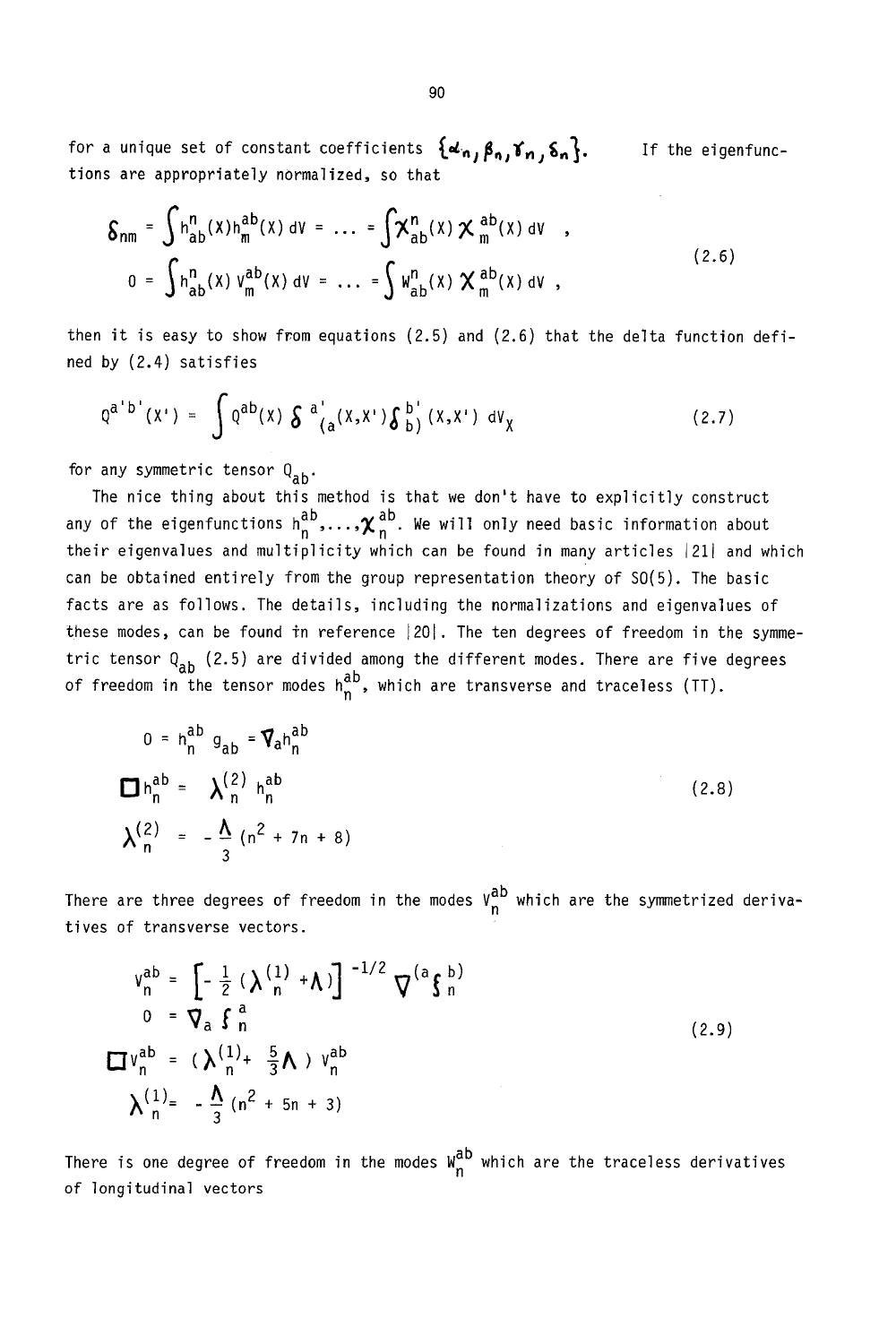$$
W_n^{ab} = \left[ \lambda_n^{(0)} (3/4 \lambda_n^{(0)} + \Lambda) \right]^{-1/2} (\nabla^a \nabla^b - \frac{1}{4} g^{ab} \nabla) \phi_n
$$
  
\n
$$
\Box W_n^{ab} = (\lambda_n^{(0)} + 8/3 \Lambda) W_n^{ab}.
$$
\n(2.10)

Finally there is one degree of freedom in the pure-trace scalar modes  $\chi_n^{ab}$ .

$$
\chi_n^{ab} = 1/2 g^{ab} \phi_n
$$
  

$$
\Box \chi_n^{ab} = \lambda_n^{(0)} \chi_n^{ab}
$$
  

$$
\lambda_n^{(0)} = -\frac{\Lambda}{3} n (n+3)
$$
 (2.11)

From a detailed examination of these modes and their normalizations (for which see 1201) it can be shown that

$$
\nabla_{a} \nabla_{b} W_{n}^{ab} = \lambda_{n}^{(0)} (3/4 \lambda_{n}^{(0)} + \Lambda) \phi_{n}
$$
\n
$$
(9_{ab} \nabla_{c} \nabla_{d} + 9_{cd} \nabla_{a} \nabla_{b}) X_{n}^{cd} = 2[\lambda_{n}^{(0)} (3/4 \lambda_{n}^{(0)} + \Lambda)]^{\frac{1}{2}} W_{ab}^{n} + 2 \lambda_{n}^{(0)} \chi_{ab}^{n} .
$$
\n(2.12)

This is all that we will need to know about the mode functions.

As we said earlier, the path integral calculation of the propagator  $|20|$  justifies our use of the following ansatz for the propagator :

$$
G^{aba'b'}(X,X') = \sum_{o}^{\infty} \left\{ \begin{array}{ll} \chi_n h_n^{ab}(x) h_n^{a'b'}(x') + \\ \beta_n v_n^{ab}(x) v_n^{a'b'}(x') + \\ \chi_n w_n^{ab}(x) w_n^{a'b'}(x') + \\ \delta_n x_n^{ab}(x) x_n^{a'b'}(x') + \\ \sigma_n \left[ x_n^{ab}(x) w_n^{a'b'}(x') + w_n^{ab}(x) x_n^{a'b'}(x') \right] \right\} . \end{array} \right.
$$
 (2.13)

Applying the wave operator  $W_{abcd}$  to the propagator (2.13) and demanding that it yield the delta function (2.4) gives linear equations that uniquely determine the coefficients  $\boldsymbol{\checkmark}_n, ..., \boldsymbol{\check{\sigma}}_n$  to be

$$
\mathbf{a}_{n} = K(-\lambda \frac{2}{n} + 2/3\lambda)^{-1} \quad \text{for } n \ge 0
$$
\n
$$
\mathbf{a}_{n} = K(-\lambda \frac{1}{n} - \lambda)^{-1} \quad \text{for } n \ge 1, \text{ else zero.}
$$
\n
$$
\mathbf{a}_{n} = K(-\lambda \frac{1}{n} - \lambda)^{-2} \left[ (2 \epsilon^{2} - \epsilon - 1/4) \lambda \frac{1}{n} - \lambda/2 \right] \quad \text{for } n \ge 2, \text{ else zero.}
$$
\n(2.14)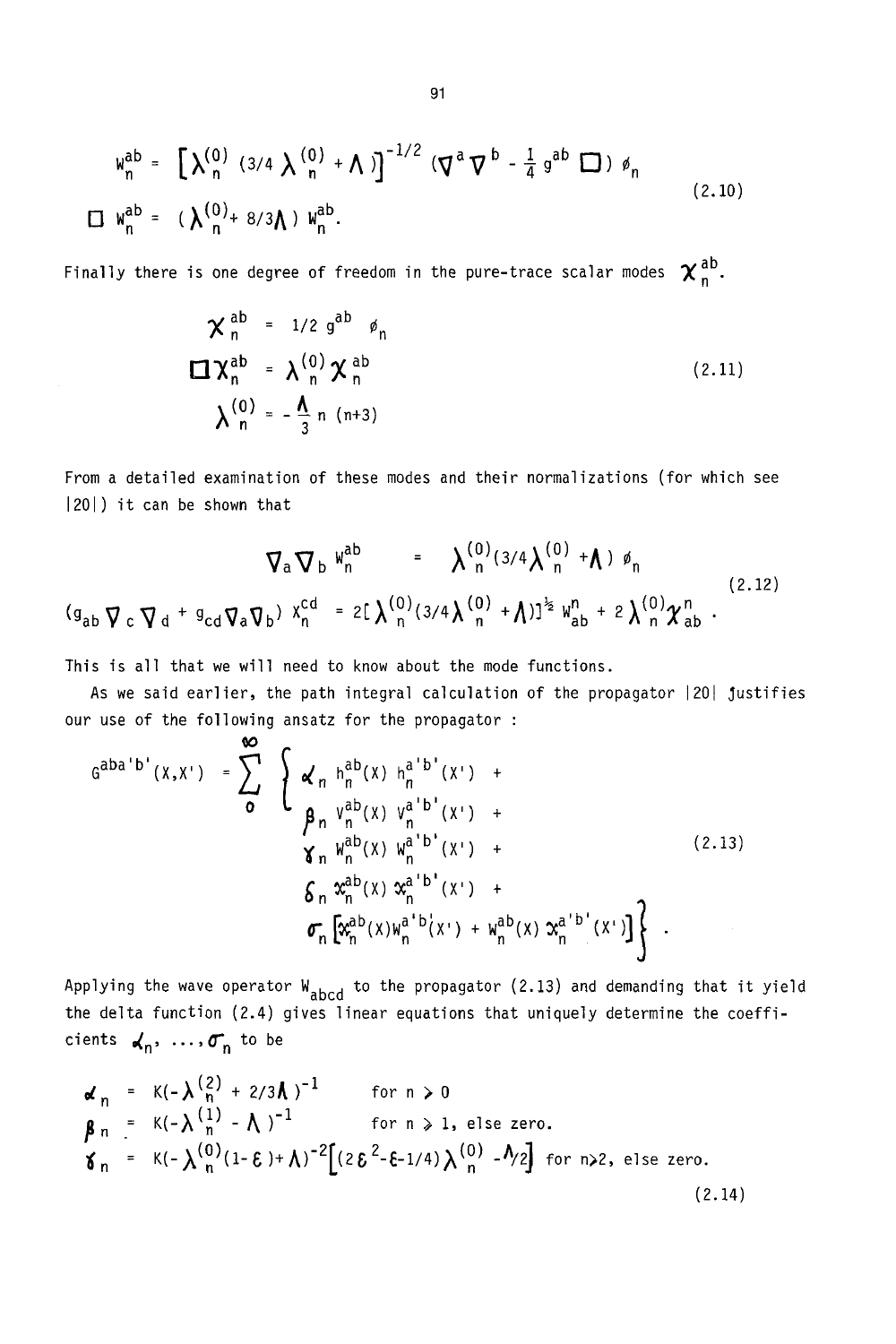$$
\delta_n = K(1/4\lambda_n^{(0)} + \lambda/2) (\lambda_n^{(0)}(1-\epsilon) + \lambda)^{-2} \text{ for } n \ge 0
$$
\n(2.14)\n
$$
\sigma_n = K(\lambda_n^{(0)}(1-\epsilon) + \lambda)^{-2} (\epsilon^{-1/2}) (\lambda_n^{(0)}(3/4\lambda_n^{(0)} + \lambda))^{\frac{1}{2}} \text{ for } n \ge 2, \text{ else zero.}
$$

Here the constant K =  $64\pi$ G where G is Newton's constant. With the propagator now determined by (2.13) and (2.14), we can discuss its infra-red behavior.

# 3. Infra-red Behavior of the Graviton Propagator.

We begin the discussion of the infra-red behavior of the graviton propagator by asserting that the propagator is finite for separated points if and only if all of the coefficients  $\boldsymbol{\alpha}_n, \ldots, \boldsymbol{\sigma}_n$  are finite. This is indeed the case, provided that the gauge-fixing parameter  $\boldsymbol{\epsilon}$  does not have one of the values

$$
\mathbf{\mathcal{E}}\,\text{exceptional} = 1 + \mathbf{\Lambda}/\mathbf{\lambda}_{n}^{(0)} = \frac{n^2 + 3n - 3}{n(n+3)}
$$
 (3.1)

for  $n = 1, 2, \ldots$ ,  $\infty$  . Now let us prove our assertion.

The first terms in the mode sum for the propagator, corresponding to  $\alpha_n h_n h_n'$  and  $\beta_{n}V_{n}V_{n}^{'}$ , have been evaluated by Allen and Turyn |22| and shown to be completely finite. This leaves the final three terms, which can be related to the scalar propagator, for different values of the scalar mass. Thus to understand the infra-red behavior of the graviton propagator, all we have to do is understand the scalar case.

Here the situation is very simple. For two points X and X', separated by a geodesic distance  $\mathcal{M}(X,X')$ , the massive scalar propagator is  $|18,20,22|$ ,

$$
G(m^{2}, \mu) = \sum_{\phi}^{\infty} \frac{\varphi_{n}(x) \varphi_{n}(x^{2})}{-\lambda \binom{0}{n} + m^{2}} = \frac{\Gamma(3/2 + \nu) \Gamma(3/2 - \nu)}{16 \pi^{2} a^{2}} F(3/2 + \nu, 3/2 - \nu; 2; \cos^{2}(\mu/2a)).
$$
 (3.2)

The right hand side of this equation, and hence the mode sum, is completely finite provided that 3/2-V is a not a nonpositive integer. Since V= (9/4 - a $\mathsf{\small\textsf{cm}}^{\small\textsf{>}}$ )  $\mathsf{\small\textsf{?}}$ , this means the propagator is finite provided that m' does not take one of the (negative) values

$$
m^2 = -\frac{1}{a^2} n(n+3)
$$
 for  $n = 0, 1, 2, ...$  (3.3)

But these are exactly the values of  $m^2$  for which the denominator  $-\lambda\binom{0}{n}$  +  $m^2$  in the mode sum vanishes ! Exactly the same analysis applies to the "scalar" parts of the graviton propagator. We have thus proved that provided that if $\epsilon$  is not given one of the "exceptional" values given above (3.1), the propagator is completely finite. What we will now do is to show why this is.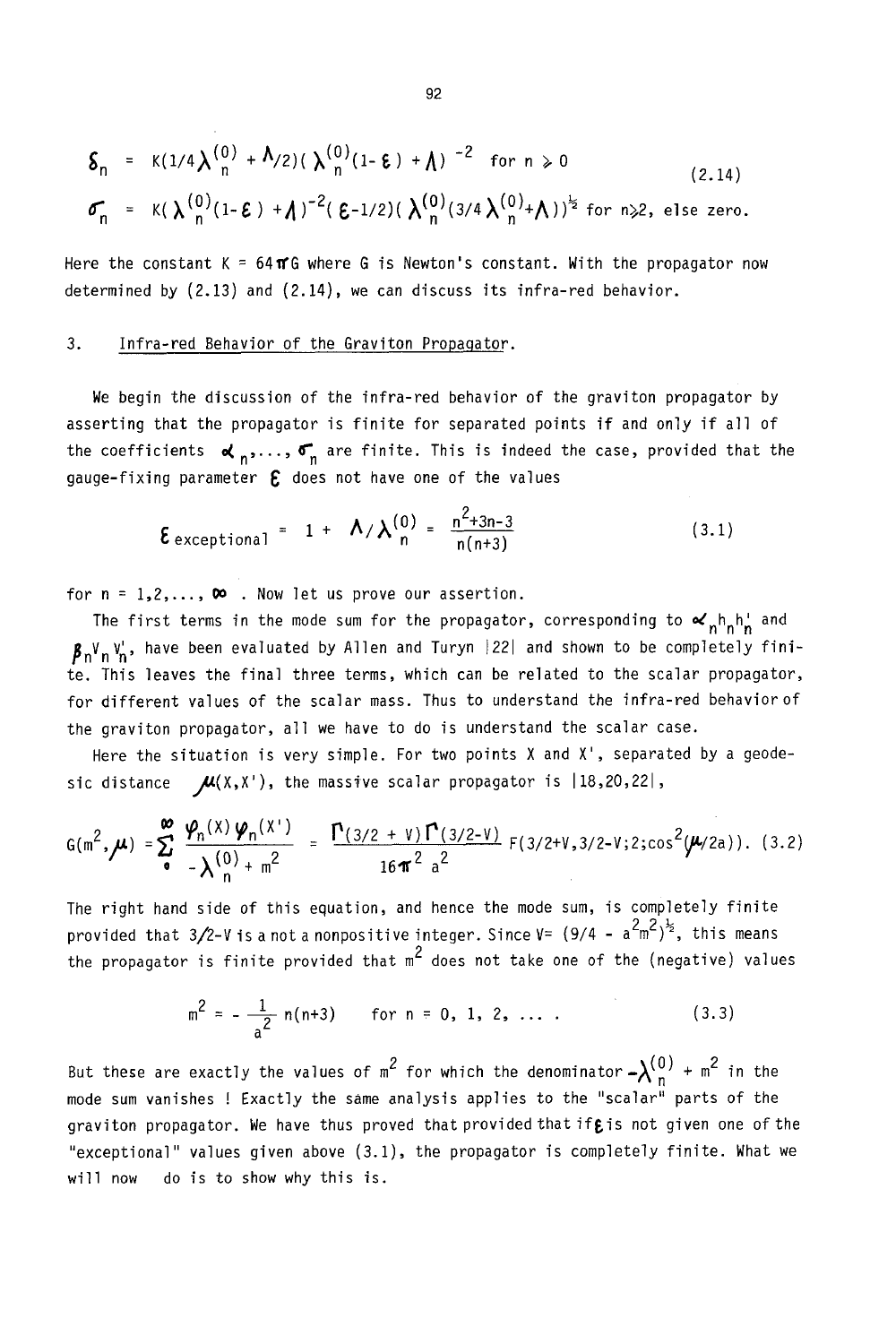#### 4. How Can The Gauge-Fixing Term Fail ?

The infra-red divergence that occurs in the propagator for the exceptional values of  $E$  can be easily understood. Imagine expressing the propagator as a path integral, or average, over all field configurations. If the gauge-fixing term was not present, then this integral would yield infinity, because it would include an infinite number of gauge-equivalent field configurations which had the same value of the action. The purpose of the gauge fixing term is to make the integral converge by giving gaugeequivalent field configurations different values of the action. Thus the gauge-fixing term "fails to do its duty" if there exist a distinct pair of configurations which are physically gauge equivalent and which have the same value of the gauge-fixed action. Let us now show that this is exactly what happens if  $E$  is given one of the "exceptional" values.

We can write the gauge fixing term (1.5) in the following form, after integrating by parts.

$$
S_{gauge} = -\alpha \int (h^{ab} - \mathbf{E} g^{ab} h_e^e) \nabla_a \nabla^c (h_{bc} - g_{bc} h_d^d) d(v_{01}). \tag{4.1}
$$

Now consider the following gauge transformation :  $h^{ab} \rightarrow h^{ab} + \nabla^{(a} v^{b)}$  where  $v^{b} = \nabla^{b} \Psi$ for the scalar mode  $\Psi_n$ , and n  $\geqslant$  1. It is easy to verify that for n  $>$  0,  $\nabla^{(a}v^{b)}$ is nonzero, and

$$
S_{gauge}[\nabla^{(a}V^{b)}] = 2 \alpha [\lambda_n^{(0)}(1-\epsilon) + \Lambda]^2 = 2 \alpha \frac{\Lambda^2}{9} n^2 (n+3)^2 [\epsilon - \frac{n^2 + 3n - 3}{n(n+3)}]^2.
$$
 (4.2)

Thus, if  $\epsilon$  takes on one of the exceptional values - say the n'th exceptional valuethen the gauge-fixing term fails to be sensitive to the gauge transformation  $h_{ab}$ <sup>+</sup>  $h_{ab}$  +  $\nabla$ <sub>a</sub> $\nabla$ <sub>b</sub>  $\varphi$ <sub>n</sub> induced by the n'th scalar mode, because the r.h.s. vanishes! This is the source of the infra-red divergence that occurs for the exceptional values of  $\epsilon$ . We will now show that this infra-red divergence, should it happen to arise because of a bad choice of  $\epsilon$ , is a harmless gauge artifact and makes no contribution to scattering amplitudes.

## 5. The Infra-red Divergence is a Gauge-Artifact.

Consider the tree level scattering process where two matter fields, which we denote  $\psi$  , interact by exchanging a graviton. Here  $\psi$  could be any kind of matter, not Just a scalar field. Schematically this looks like :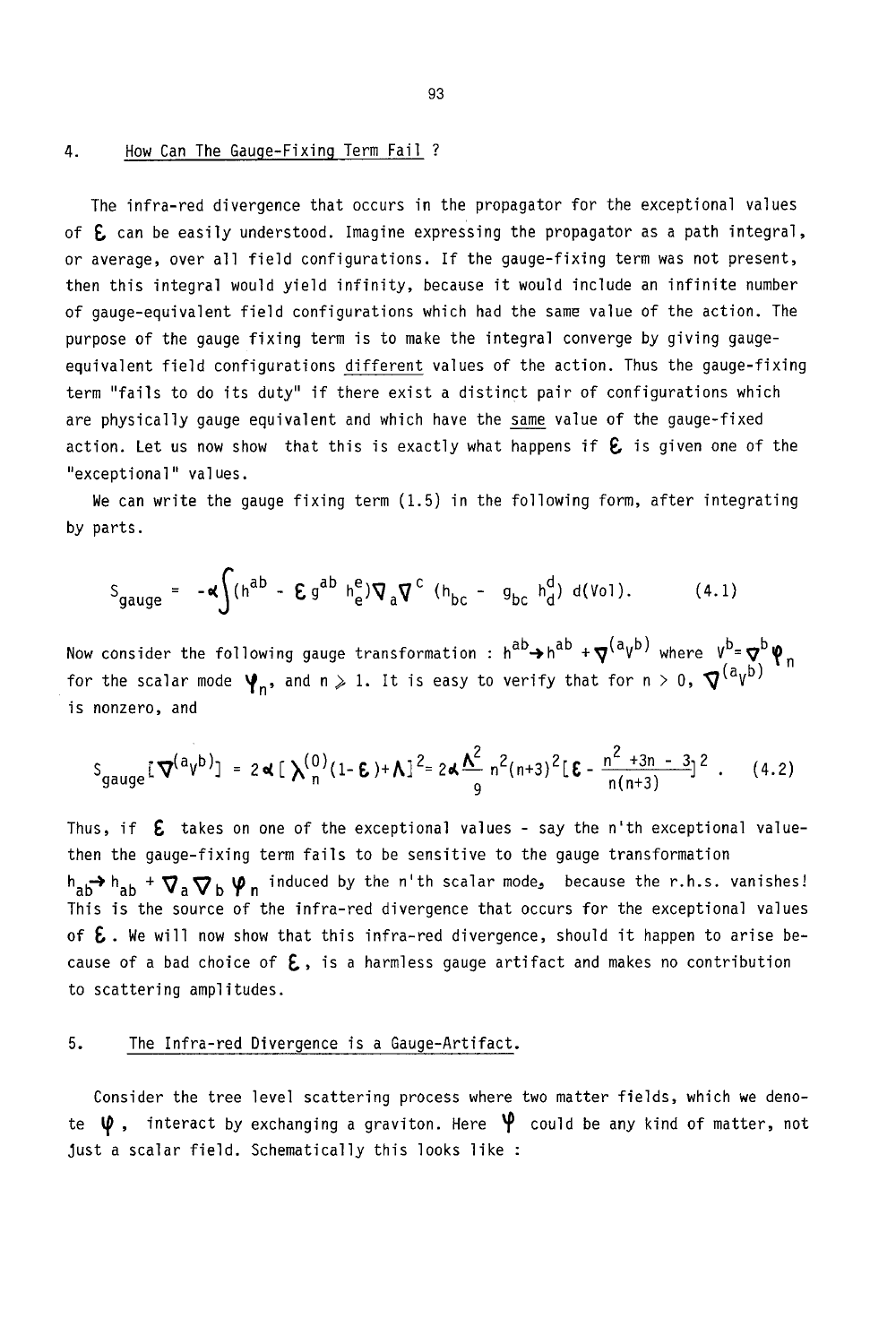

The amplitude for this process is determined by the stress tensor  $T^{ab}$  of the matter. It is

$$
A = \int \int T^{ab}(x) G_{abc'd'}(x,x') T^{c'd'}(x') dVdV', \qquad (5.1)
$$

where dV denotes the invariant four-volume element  $\blacktriangledown g(X)$  d $\blacktriangledown$  at the point X, and dV' denotes the same thing at X'. Let us assume only that  $\sum_{i=1}^{\infty} T_i = 0$  ; ie that the operator  $T^{ab}$ , which is quadratic in the field  $\varphi$  , is conserved. This is true even in the presence of trace anomalies, for the renormalized operator, provided that it is a matrix element between physical (on-shell) states 1231. We will show that this amplitude is finite regardless of the value of the gauge-fixing parameter  $\bm{\mathcal{E}}$  , and in particular for the "exceptional" values of  $\epsilon$  , for which G<sub>abc'd'</sub> contains infra-red divergences.

The amplitudes A is a sum of five terms arising from the propagator (2.13). The first two terms are independent of  ${\bm \mathcal E}$  . The final three terms, upon integration by parts, can be expressed as

$$
A_{\gamma} + A_{\delta} + A_{\sigma} = \iint T(x) \rho_{\epsilon}(x, x') T(x') dV dV'
$$
 (5.2)

where  $T(X) = T^a \frac{1}{a}(X)$  is the trace of the stress tensor. The function  $P_{\epsilon}(X,X')$  is of the form

$$
\int_{\mathbf{E}} (x, x^*) = c_1 + c_2 (\mathbf{E} - 1/4)^{-2} \Psi_1(x) \Psi_1(x^*) + c_3 \sum_{n=2}^{\infty} \frac{\Psi_n(x) \Psi_n(x^*)}{\lambda \frac{(0)}{n} + \frac{4}{3} \lambda}
$$

Here  $C_1$ ,  $C_2$  and  $C_3$  are nonzero constants. What matter is that there appears to be a single term in the amplitude that depends upon  $~\epsilon$  . However from gauge-invariance we known that the amplitude can not depend upon  $\epsilon$  at all ! We will now show that the second term above contributes nothing, even in the limit  $\varepsilon \rightarrow 1/4$  !

The reason why is simple : the mode(s)  $\Psi_1(x)$  obey  $\nabla_a \nabla_b \Psi_1 = -\frac{1}{2} \Lambda g_{ab} \Psi_1$  [24]. Thus replacing Ta  $\Psi$ , by Taby  $\nabla_{\rm s}\nabla_{\rm b}\Psi_{\rm 1}$ , and integrating by parts 1251 to get  $(\nabla_a T^{a\nu})\nabla_b \psi_1$ , we see that the  $\epsilon$  -dependent term vanishes as long as the stress tensor is conserved. What this means is that even in those cases where the two-point function has an infra-red divergence, the scattering amplitude is finite. This shows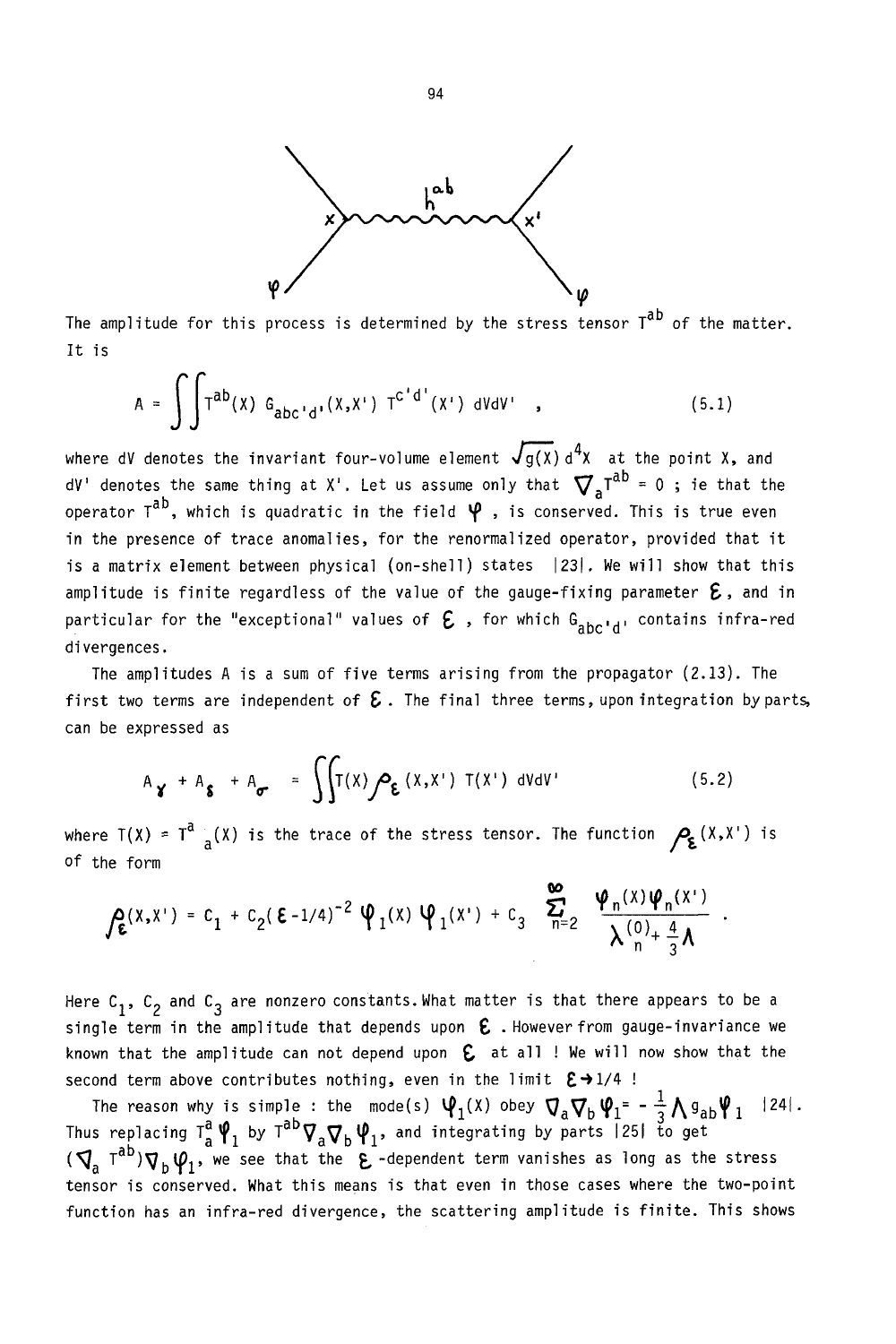that in those cases where it occurs, infra-red divergence is a harmless gauge artifact.

#### 6. Conclusion.

What has been shown in this talk is that the graviton propagator in de Sitter space is OK. If one makes a bad choice of gauge (-fixing term) then the propagator is infra-red divergent. However this is not a problem. You can either make a better choice of gauge (of which there are an infinite number), for which the propagator is completely finite, or else you can go right ahead and use the infra-red divergent one. We demonstrated that it doesn't matter. Gauge-invariance is the over-riding principle, and it ensures that even if the propagator has an infra-red divergence, the physical scattering amplitudes are finite.

A more detailed discussion of these points can also be found in an earlier published paper 201. The complete closed form for the graviton propagator with  $\mathbf{\mathsf{E}}$  = 1/2 has also been found | 22|. Finally a closed form in the de Sitter -non-invariant gauge  $(1.1)$  has been recently obtained  $|26|$ . This form applies to any spatially-flat Robertson-Walker model.

#### Acknowledgements.

I would like to thank S. Coleman, J. lliopoulosandM. Turynforhelpful discussions.

### REFERENCES

- 1 C.W. Misner, K.S. Thorne and J.A. Wheeler, Gravitation (Freedman, San Francisco, 1973) p. 410.
- 2 I. Antoniadis, J. lliopoulos, T.N. Tomaras, Nucl.Phys. B261 (1985) 157. I. Antoniadis and N.C. Tsamis, Phys. Lett. 144B (1984) 55.
- E. Baum, Phys. Lett. 133B (1983) 185.
- 3 G. Gibbons, S.W. Hawking and S.T.C. Siklos, The Very Early Universe, Proceedings of the Nuffield Workshop (Cambridge UP, 1983).
	- R. Brandenburger, Rev.Mod.Phys. 57 (1985) 1.
- 4 B. deWit and R. Gastmans, Nucl.Phys. B128 (1985) 1.
- 5 N.P. Myhrvold, Phys. Lett. 132B (1983) 308.
	- N.P. Myhrvold, Phys. Rev. D28 (1983) 2439.
		- E. Mottola, Phys. Rev. D31 (1985) 754.
		- E. Mottola, Phys. Rev. D33 (1986) 1616.
		- E. Mottola, NSF-ITP 85-33 preprint UCSB.
	- E. Mottola and P. Mazur, NSF-ITP 85-153 preprint UCSB.
- S. Wada and T. Azuma, Phys. Lett. 132B (1983) 313.
- P. Anderson, University of Florida at Gainesville preprint, 1985. 6.
- Gary T. Horowitz, Phys.Rev. D21 (1980) 1445.
- G.W. Gibbons and S.W. Hawking, Phys. Rev. D15 (1977) 2738.
- B. Allen, Ann.Phys. 161 (1985) 152.
- B. Allen, Nucl.Phys. B226 (1983) 228.
- 10 S.W. Hawking and G.F.R. Ellis, The Large Scale Structure of Spacetime (Cambridge UP, 1980).
- 110. Nachtmann, Commun.Math.Phys. 6 (1967) 1.
- N.A. Chernikov and E.A. Tagirov, Ann.Inst. Henri Poincaré IX (1968) 109.